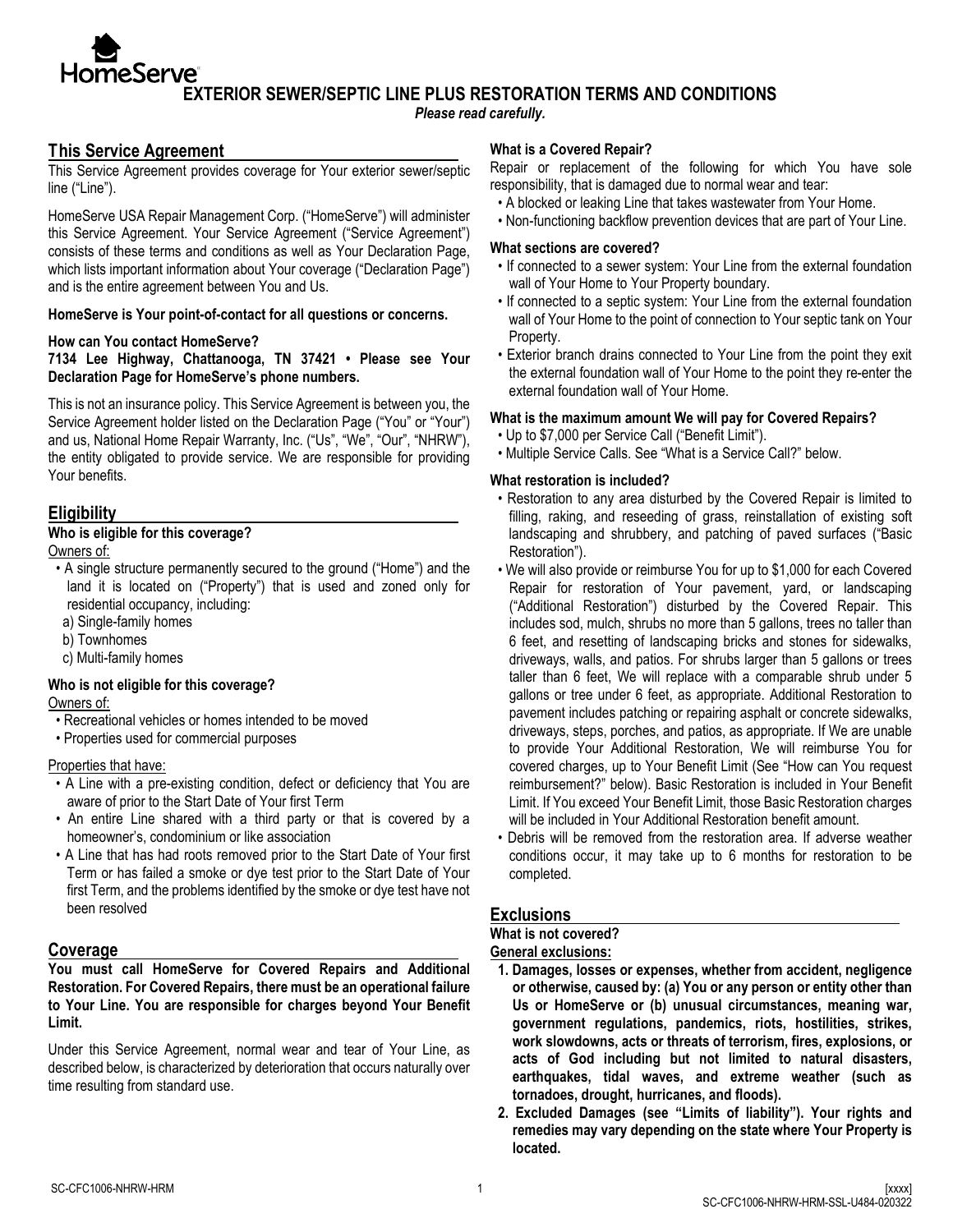- **3. Correction of, or reimbursement for, any repairs or restorations made by You or anyone You hire, not authorized by Us.**
- **4. Any repairs or replacements when no operational failure of Your Line has occurred.**
- **5. Any replacement, correction, upgrade, or move of Your existing Line in order to meet any code, law, regulation, ordinance, or utility directive, if not directly related to the necessary Covered Repair.**
- **6. Any shared sections of Your Line that provides service to multiple properties or secondary buildings.**
- **7. Any section of Your Line that is shared with any third party or is covered by a homeowners', condominium or like association.**
- **8. Repair or replacement of any sections or parts of Your Line that are not stated to be covered in "What is a Covered Repair?" or "What sections are covered?".**

### **Line exclusions:**

- **1. Non-conforming drain lines, meaning drain lines not directly connected to the public sewer system or Your septic tank.**
- **2. Septic tanks or any other type of collection tank; leaching fields; grinder pumps.**
- **3. Lines that have failed a smoke or dye test, or inspection when no operational failure has occurred.**
- **4. Lines that branch off the primary Line.**

### **Restoration exclusions:**

- **1. We cannot guarantee the survival of any living materials.**
- **2. Restoration to any part of Your Property not disturbed by a Covered Repair.**
- **3. Restoration to an entire paved surface in order to match color or texture.**
- **4. Restoration to (a) buildings, sheds, garages, or any other structures; (b) sprinkler/irrigation systems, ponds, waterfalls, or other water structures; and (c) fields, meadows, pastures, or wooded areas.**
- **5. Any plant life that has died or failed to grow due to lack of care or maintenance.**
- **6. Restoration to damages, excavations, or disturbances to Your Property, that existed prior to the Covered Repair.**
- **7. Any part of Your Property that is shared with any third party or covered by a homeowners', condominium, or like association.**
- **8. Restoration that is not stated to be covered in "What restoration is included?".**

# **Service Calls**

### **What is a Service Call?**

A visit to Your Property by one of HomeServe's approved technicians where either work is performed to diagnose and complete a single Covered Repair or it is determined that the repair is not covered ("Service Call").

#### **Do You have to pay anything for a Service Call?**

There is no fee to make a Service Call.

# **When can You request a Service Call?**

There is an initial period of 30 days during which You will not be able to request a Service Call or reimbursement ("Waiting Period"), giving You less than 12 full months of coverage in the first Term. Upon renewal (if applicable), there will be no Waiting Period.

### **How can You request a Service Call?**

Call HomeServe and a service representative will schedule a Service Call or Additional Restoration. You will not be reimbursed for work not authorized by HomeServe. Technicians must have safe and clear access to, and safe working conditions at and around, the work area. In order to make a Service Call Your Service Agreement must be active and You must be current with Your payment(s) of the amount You agree to pay for this Service Agreement, as listed on Your Declaration Page ("Price"). Whether Your Line is to be repaired or replaced is entirely within the discretion of HomeServe.

#### **How can You request reimbursement?**

You must call HomeServe within 30 days of the completion of the Covered Repair or Additional Restoration, as applicable, to request reimbursement. You must provide HomeServe with relevant copies of the invoice(s) or statement(s) within 30 days of the reimbursement request. The invoice(s) or statement(s) must be on business stationery and should include the name, address and telephone number of the provider, as well as a complete description of charges. Approved payments will be made to You within 30 days of receipt by HomeServe of the required document(s).

### **What is the Covered Repair Guarantee?**

For 12 months, We will arrange at Our expense and choice for repair or replacement of Covered Repairs and Additional Restoration which are defective in materials or workmanship ("Covered Repair Guarantee"). We disclaim any and all statutory or common law warranties (whether express or implied) other than the Covered Repair Guarantee and any implied warranties that cannot be excluded under applicable law.

# **Term, cancellation and renewal**

### **When does this Service Agreement start and how long is it?**

Your Service Agreement begins on the start date listed on Your Declaration Page ("Start Date") and continues for 12 months ("Term").

### **Can You cancel?**

You may cancel at any time by either calling HomeServe or going online to https://www.homeserveusa.com/cancel.

- If You cancel within 30 days of the Start Date, You will receive a full refund less any claims paid by Us.
- If You cancel more than 30 days after the Start Date, You will receive a pro-rata refund less any claims paid by Us.
- If Your local utility or municipality provides similar coverage to You at no charge and You cancel, We will refund the payments You have made less any claims paid by Us. You may be required to provide evidence of the similar coverage.

### **Can We cancel?**

- We may cancel, with no less than 15 days' notice to You: (a) for nonpayment of the Price; (b) if We find that You already have coverage that is the same or similar to the coverage provided by this Service Agreement; (c) if We find that You are ineligible for this coverage; or (d) for Your: (i) fraud; or (ii) misrepresentation of facts that are material to this Service Agreement or benefits provided under it.
- We may cancel for any other reason on 60 days' notice to You.

If We cancel for (a), no refund will be given. If We cancel for (b) or (c), We will refund the payments You have made less any claims paid by Us. In all other cases You will get a pro-rata refund less any claims paid by Us.

You will be notified in writing prior to cancellation. The notice will tell You when Your Service Agreement will be cancelled and why it has been cancelled. The notice period begins when We send the notice to You.

#### **Will this Service Agreement automatically renew?**

**Unless You tell Us otherwise, Your Service Agreement will automatically renew at the end of every Term for another 12 months at the then-current renewal price.** We may change the price at renewal. We reserve the right to not offer this Service Agreement upon renewal.